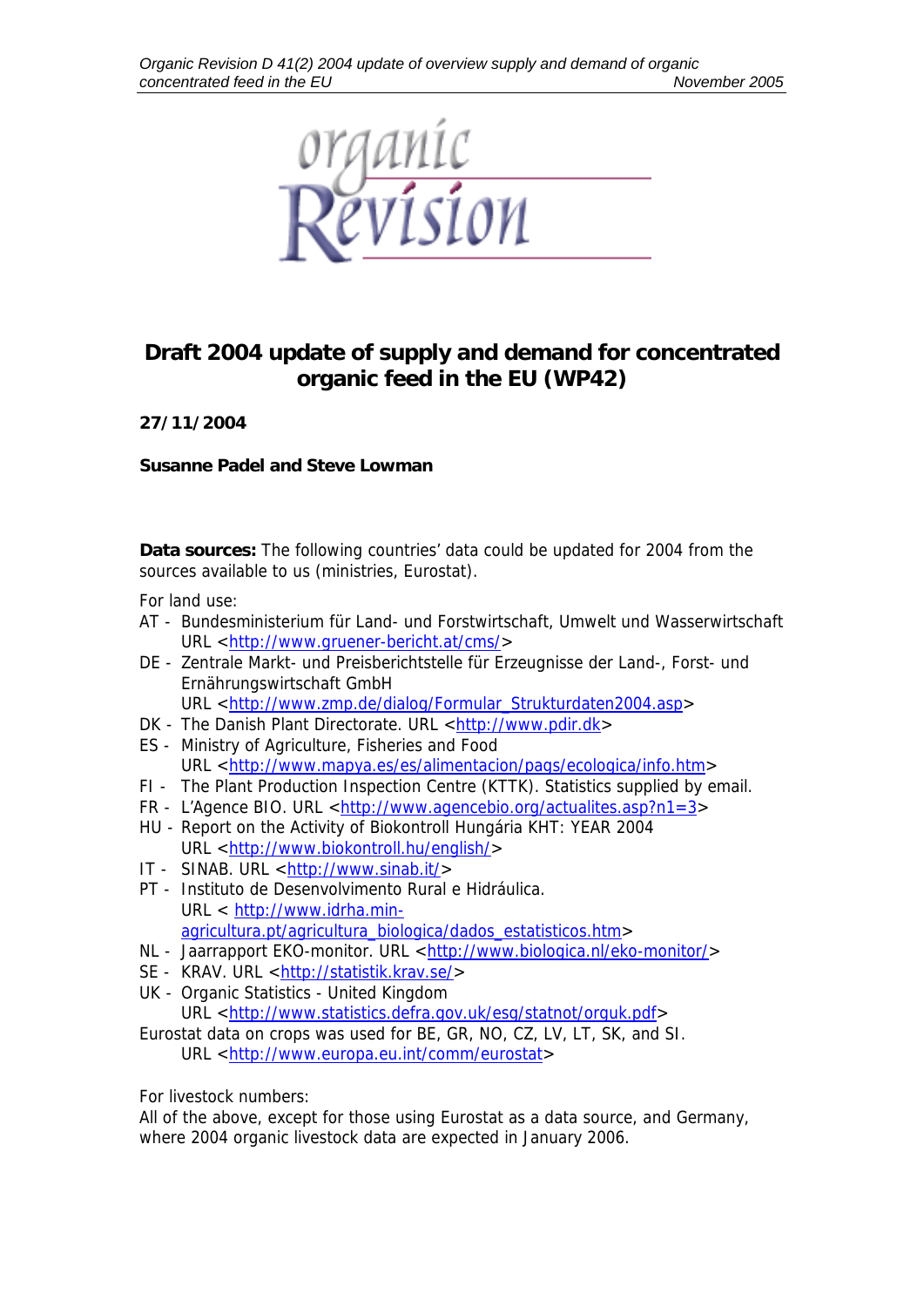For details on methodology, assumptions and balances for 2002 and 2003 see: **PADEL, S. (2005) Overview of supply and demand for concentrated organic feed in the EU in 2002 and 2003** with a particular focus on protein sources for mono-gastric animals. Aberystwyth, Institute of Rural Sciences, University of Wales, Aberystwyth.

http://www.organic-revision.org/pub/wp42\_feedoverview\_final\_deliverable.pdf

## **Summary of key trends and changes in 2004**

The total organic flock in the EU 25 appears to have increased by between 6 and 9 per cent, depending on stock category. Greatest increases occurred for sheep in France, Italy, Spain and the UK. In the other livestock categories, increases in some countries were balanced by decline in others, leading to overall small increases (see Table 3 update $^1$  $^1$ ).

The production area of organic cereals increased between 2003 and 2004 by approximately 6 %. Significant reduction (9%) in the cereals area seems to have occurred in Italy, Spain and Hungary, whereas the area increased in Austria, Greece and Portugal (see Table 4 update).

The area for pulses appears to have declined by a further 14% in the EU 25. Reductions occurred in particular in France and Italy as two important producers of organic pulses, but increased in some other countries. There is greater uncertainty in the data for pulses, as not as many countries report data for pulses separately.

On 100% organic rations the demand for concentrate feeds for all organic livestock currently kept in the EU would have risen from approximately 1.1 million to 1.2 million tonnes. The proportions remain unchanged (65% of this demand is for cereals, 26% for pulses that could be grown in most regions of the EU, and 9% for high quality protein sources) (see Table 5 update).

In all three years, the EU would have grown more than sufficient organic cereals to feed all organic livestock on a 100% organic diet. For organic cereals, there seems to be a surplus of supply over demand that would allow for further increases in stock numbers at current feed production levels.

A potential deficit for home grown pulses that was projected for 2003 is likely to have increased further in 2004, because of reductions in the area for organic pulses. It appears that the intended shift to 100% organic diets has not stimulated increases in the production of organic pulses in the EU.

<span id="page-1-0"></span><sup>-</sup><sup>1</sup> Table numbering refers to the main report.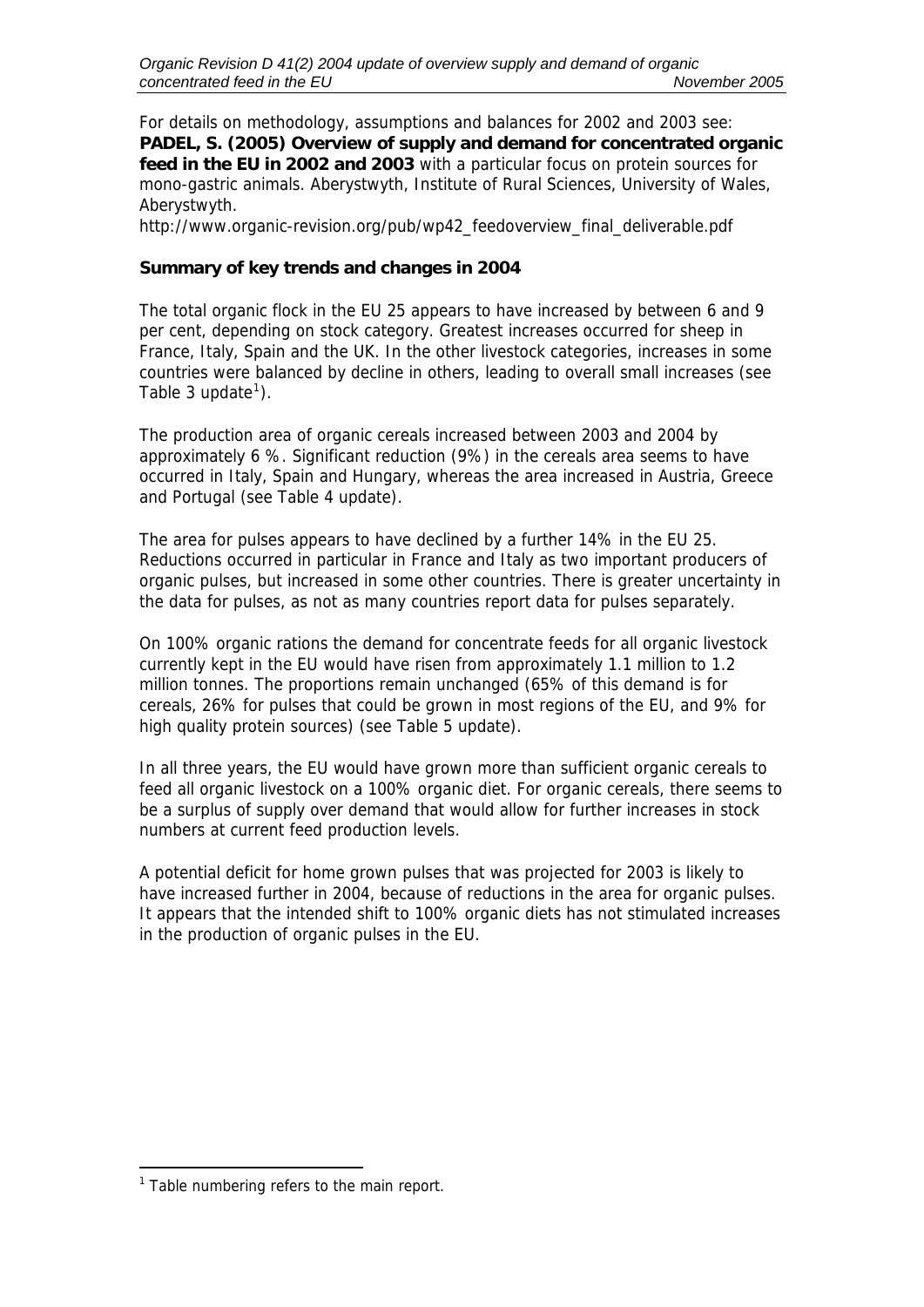| Animal        | 2002         | 2003         | 2004          | Change    |  |
|---------------|--------------|--------------|---------------|-----------|--|
| category      |              |              |               | 2004/2003 |  |
| <b>Bovine</b> | 1.39 million | 1.47 million | 1.56 million  | 106%      |  |
| <b>Sheep</b>  | 1.71 million | 1.64 million | 1.88 million  | 109%      |  |
| <b>Pigs</b>   | 552,000      | 473,000      | 493,000       | 104%      |  |
| Chicken       | 16.1 million | 17.3 million | 18.34 million | 106%      |  |
| (layers and   |              |              |               |           |  |
| broilers)*    |              |              |               |           |  |

## **Table 3 update: Numbers of organic animals in the EU 25 in 2002 to 2004**

\*Other categories of poultry were ignored because of the very limited amount of data available.

Source: Own data

## **Table 4 update: Production of organic cereals and pulses in the whole EU 25 in 2002 to 2004**

| Land<br><b>use</b> | 2002<br>(ha) | 2003<br>(ha) | 2004<br><b>Estimate</b><br>(ha) | 2002<br>(t)     | 2003<br>(t)     | 2004<br><b>Estimate</b><br>(t) | <b>Major</b><br>producing<br>countries      |
|--------------------|--------------|--------------|---------------------------------|-----------------|-----------------|--------------------------------|---------------------------------------------|
| <b>Cereals</b>     | 881,700      | 948.144      | 994,230                         | 2.65<br>million | 2.79<br>million | 2.91<br>million                | Italy,<br>Germany,<br>Spain and<br>France   |
| <b>Pulses</b>      | 109,500      | 88,400       | 75,375                          | 328,000         | 265,000         | 230,000                        | Italy,<br>Germany,<br>France and<br>Austria |



**Figure 4 update: Calculated balance of demand and supply of organic concentrate feed in the EU 25 for 2002 and 2003 (million tonnes)**